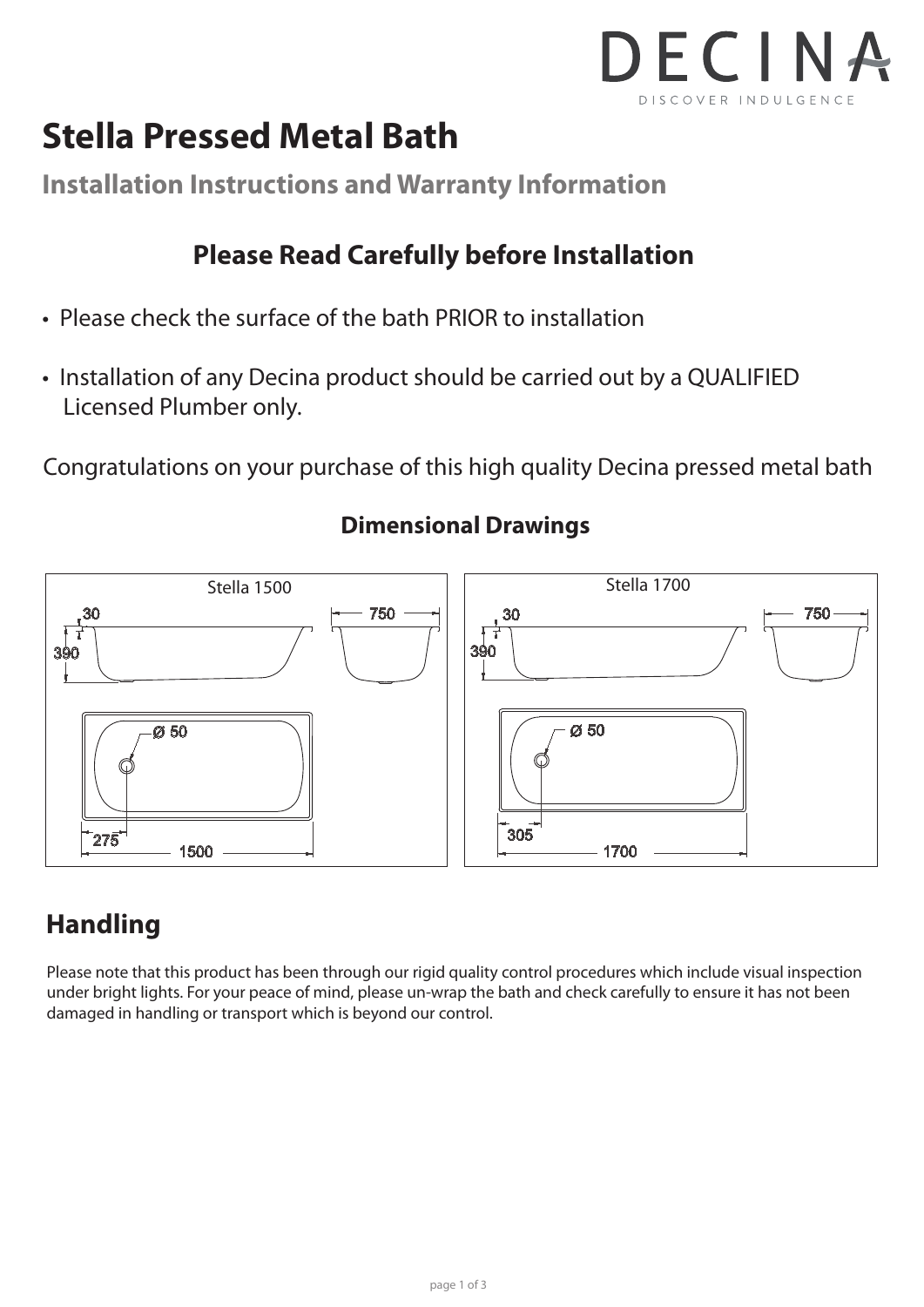# DECINA DISCOVER INDULGENCE

#### **Installation against one, two or three walls**

Every Decina pressed metal bath is supplied with Decina's unique *"Tiling bead"* ,(Fig 1) and so there is no need to check the bath into the wall. Simply notch the tiling bead in line with the corners of the bath on the sides which will be against the wall or walls and fix to the bath by applying silicone on the inside of the bead and clip it in place on the relevant sides of the bath. Hold the ends in place with a small piece of adhesive tape while the slicone sets.





- **1.** Install a waste pipe in accordance with the set-out diagram according to your bath size
- **2.** Build a suitable dwarf wall in masonry, steel or wood to support the bath and to fix the tiles.